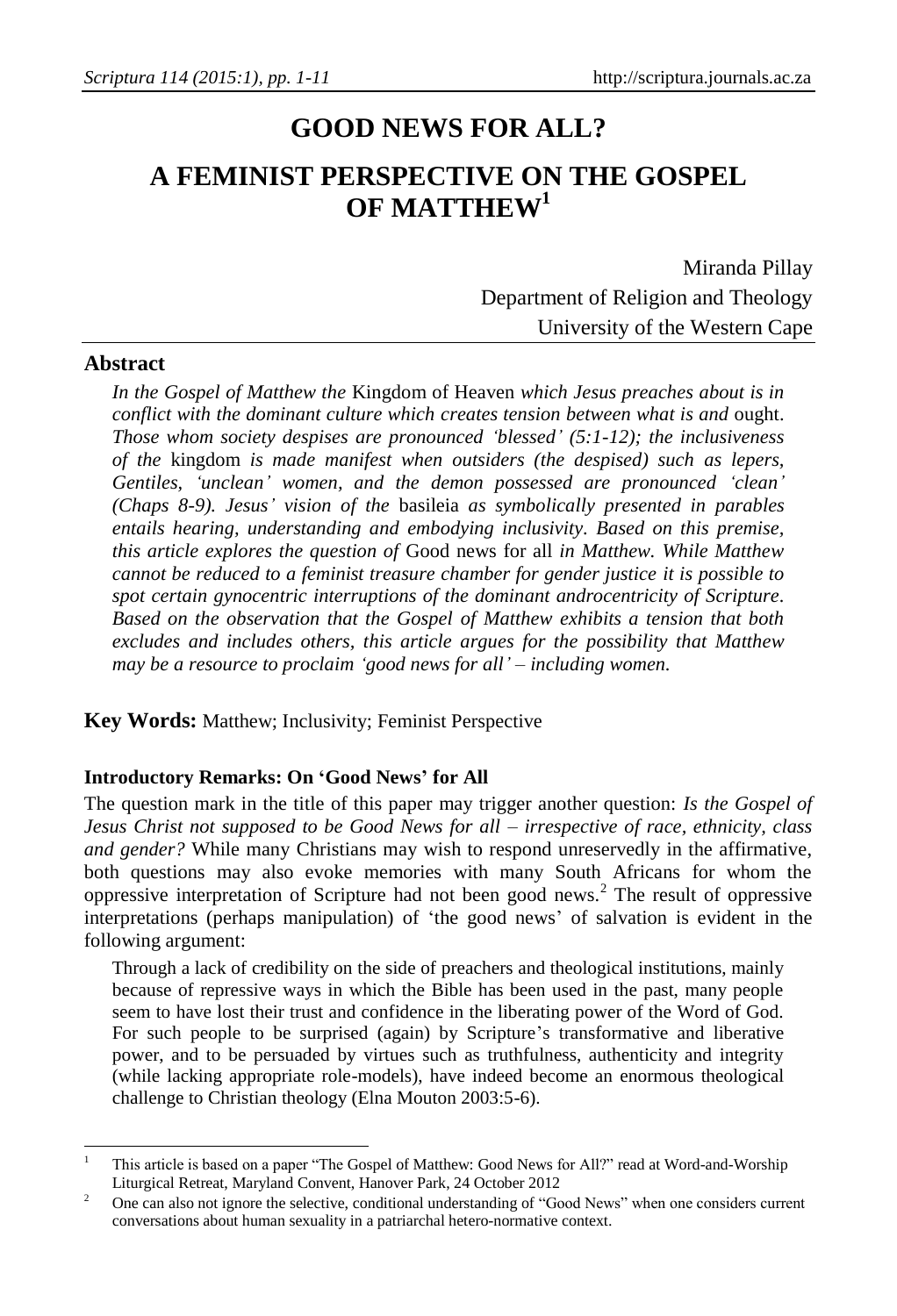What I think Mouton is calling for is serious, prayerful reflection on *what* text we read (genre), *how* (interpretive/ exegetical tools) we read a particular text, and *why* we read a particular text (appropriation) because, as South Africans we have witnessed how the Bible could be used to subjugate – and also to liberate. Mouton  $(2011)$  points out that the multidimensional nature of text and context (of text-world and interpreter) impacts on what is understood as the 'authority' of Scripture. She suggests that all facets of the hermeneutical circle are to be considered to account for the authority of Scripture or for the authority a particular interpretation wishes to impose. Von Thaden notes that "the important issue is to identify what *people* do with the texts, rather than assume passive communities upon whom the texts act and … the question, 'who has (re)used this text, how, and for what purpose' identifies more clearly the particular interpreters and agendas behind these reinterpretations" (2015:108). Thus, besides choosing a particular text, an interpreter also chooses (or ignores) certain interpretive tools in order to address questions which emerge from within the community of the interpreter or the social context of the interpreter in response to contemporary societal needs. Thus, the 'ideological texture' of both text and interpreter has a pivotal impact on the reading (and interpretive) process (see Robbins 1996; cf. Pillay 2008).

Many feminist biblical scholars have, for some time now, come to see the need to challenge the historic patriarchy of our faith which is rooted in Scripture and have experienced the Bible as a major contributor to the oppression and subjugation of women throughout the ages (see for example Schüssler Fiorenza 1983; Pippin 1992; Exum 1993; Musimbbi Kanyoro 2002; Julie Claassens 2009; Jennifer Bird 2011; Annika Thiem 2014; Pillay 2015). McKay (1996:59) argues that women in Biblical texts are suppressed by various literary devices in a context of patriarchy.<sup>3</sup> However, despite the very real problems that the Bible presents to many women in general and feminist biblical scholars in particular, some continue to find the Bible to be a source of life and liberation (Lancaster, 2002:11). Others suggest that it is our (Christian) responsibility to search for ways of reading the Bible that are transformative and liberative (see for example Mouton 2011:275- 279 and 2007:44-47; Ackermann 2007:200-219; Pillay 2005:448-452; Nadar 2004:63-67; Pui-lan 1995:96-98; Claassens 2009:200-201). The point of departure for reformist Christian feminists lies at this intersection – between the life-affirming and life-degrading power the Bible has for women (Lancaster 2002:1). It is at this juncture – the space of dynamic tension and paradox – where I, personally, continue to find hope as a Christian South African woman of colour. Scripture continues to function in (South African) Christian discourse as a source of insight and hope, and thus it has the potential to influence the ethos of Christian communities in South Africa.

#### **Salvation as 'Good News'**

Considering the introductory remarks, it is clear that the good news of 'salvation' is open to interpretation. Insights based on Feminist Biblical Hermeneutics would make one suspicious of salvation that is understood only in terms of its eschatological worth. Salvation derives from the Latin *salus*, a word that refers to health/well-being. The original meaning of the Greek equivalent, *soteria*, from which we derive the doctrine of salvation could then also mean physical or 'worldly' well-being. This view could surprise some Christians – especially those who think of salvation as "out of this world, beyond this

l <sup>3</sup> Mc Kay's view is that women of the Hebrew Bible are maltreated literarily in the New Testament (1996:59).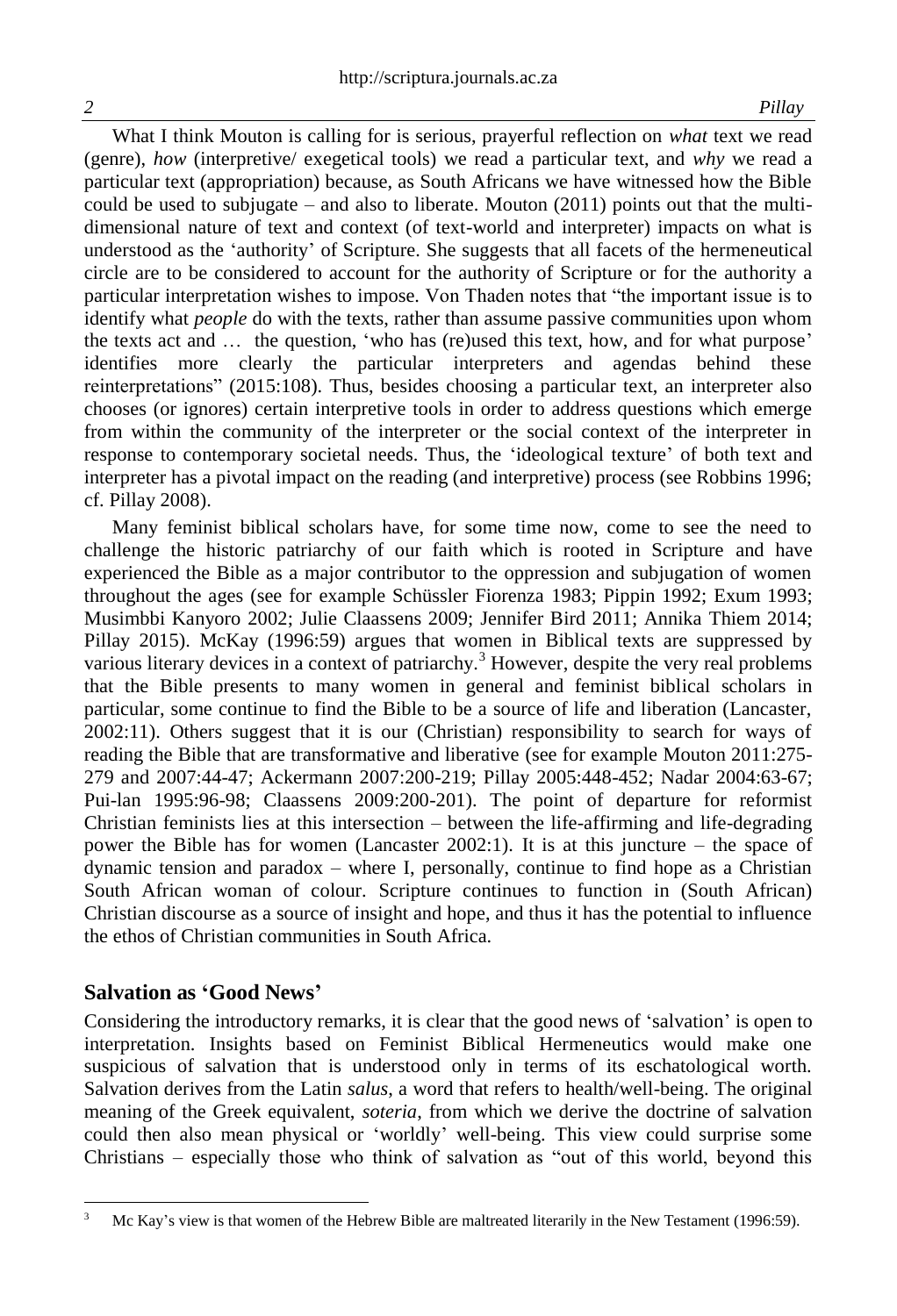*Good News for All? A Feminist Perspective on the Gospel of Matthew**3*

realm" says Cochrane. who concludes that "salvation has to do with 'precisely' an overcoming of the conditions that enslave, dehumanize, marginalize, and alienate us from neighbours, our self and God … Our responsibility… begins at least in an understanding of who suffers, why they suffer, and what those who suffer experience. It does so by confronting the agents and forces of suffering in the name of the comprehensive well-being of all" (Cochrane 2009:187).<sup>4</sup>

But, one might ask, "What is wrong with suffering? Are we not called to 'suffer' for the sake of the kingdom of Heaven"? Besides, "Has Jesus not pronounced a 'blessing' on those who suffer for the sake of righteousness according to Matthew" (5:10)?

Ricoeur explains that "Suffering is not defined solely by physical pain, nor even by mental pain, but by the reduction, even the destruction, of the capacity for acting, of beingable-to-act, experienced as a violation of self-integrity" (1992:318-320). In the words of Ricoeur (1992:320) suffering means "the very forms of disesteem of self, and hatred of others, in which suffering exceeds physical pain". This, I believe, is the suffering (the Matthean) Jesus challenges and condemns – particularly in the Sermon on the Mount.

## **Matthew: A Brief Overview**

The Gospel according to Matthew occupied a special position in the early church. This is evident by the fact that Matthew appears first in all canonical lists. Its position probably reflects the early church's belief in the gospel's theological priority – which some ascribe to its chronological priority.<sup>5</sup> Others believe Matthew to function as a literary bridge between the first and second Testaments. In this regard the Matthean focus on the law and its characteristic reference to the Old Testament are seen to have been welcomed by Christians who sought clarity and assurance of how Jesus had fulfilled God's promises as revealed in the Old Testament. Considering these observations, I wish to highlight two facets of this debate:

# *Mathew Displays a Clear, Systematic Structure, Considering the Five Discourses, viz.:*

- $\blacksquare$  The Sermon on the Mount. [Mt. 5:1 to 7:28](http://www.biblestudytools.com/rsv/matthew/passage.aspx?q=matthew+5:1-48;matthew+6:1-34;matthew+7:1-20)
- The Missionary Discourse. [Mt. 10:1-42](http://www.biblestudytools.com/rsv/matthew/passage.aspx?q=matthew+10:1-42)

l

- The 'Kingdom of Heaven' Parables. [Mt 13:1-53](http://www.biblestudytools.com/rsv/matthew/passage.aspx?q=matthew+13:1-53)
- The Community Discourse. [Mt 17:22 to 18:35](http://www.biblestudytools.com/rsv/matthew/passage.aspx?q=matthew+17:22-27;matthew+18:1-35)
- The Sermon in the Temple. [Mt 21:1 to 25:46](http://www.biblestudytools.com/rsv/matthew/passage.aspx?q=matthew+24:1-51;matthew+25:1-46)

The sayings and teachings of Jesus were valuable to the young church as it provided material from which the church could teach and preach. It is obvious that these 'teaching discourses' in Matthew, which include the Lord's Prayer and the Sermon on the Mount, particularly influenced and shaped Christian theology. Themes such as 'righteousness' (3;15; 5:6; 6:33; 5:10; 5:20; 5:21;-48; 6:1) and 'the Kingdom of Heaven' often emerge as part of the 'theological thrust' of Matthew's gospel.

Cochrane says that this is where justice for the ethical foundation to human life is expressed in multiple cultural, religious and philosophical forms of the golden rule (2009:187). He sees mutual reciprocity as an intrinsic value of justice.

<sup>&</sup>lt;sup>5</sup> While a large number of scholars espouse the two-source hypothesis (ascribing to Markan priority) there are those who, in terms of chronology, give priority to Matthew – according to the two-Gospel hypothesis.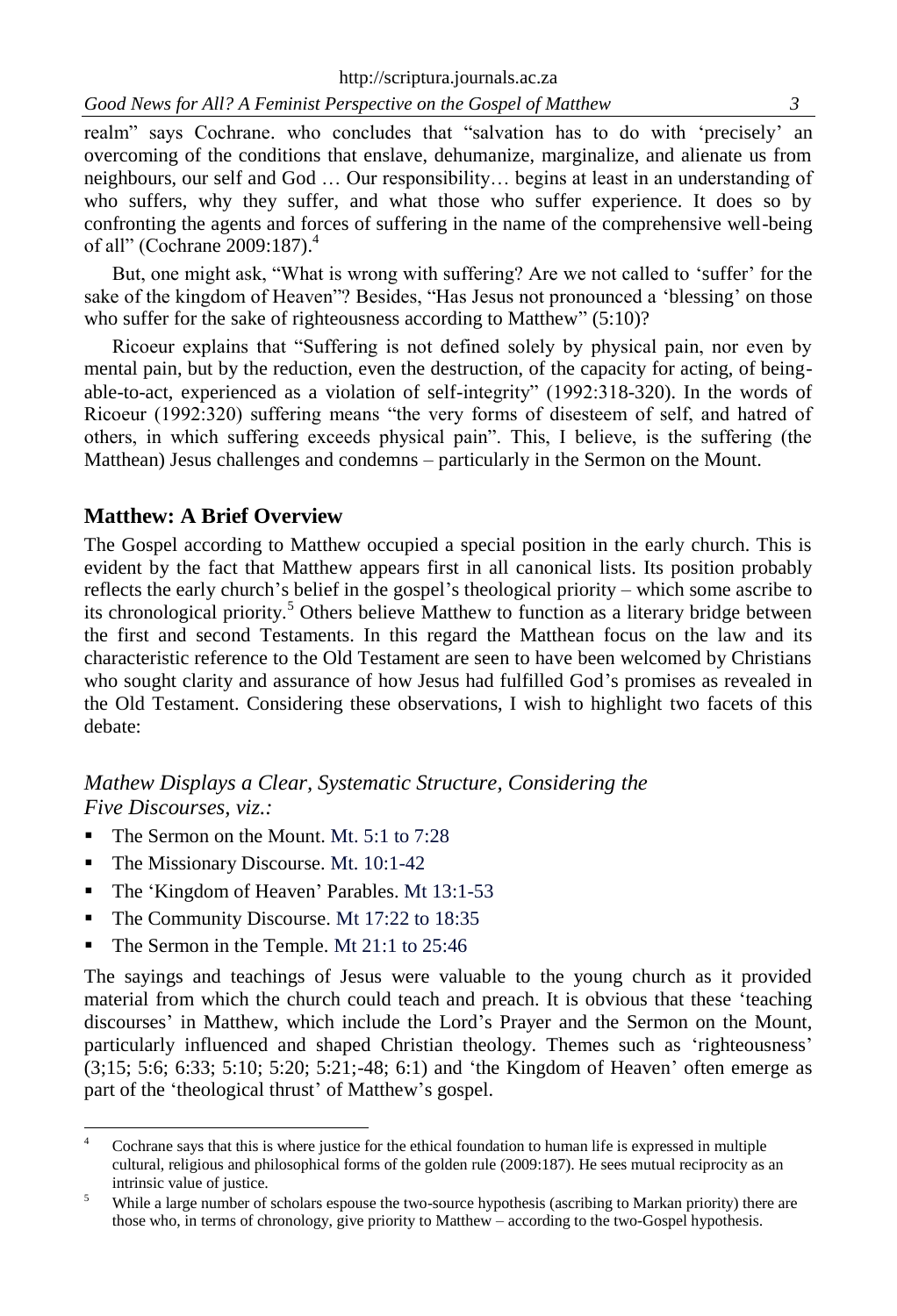Framed by Matthew's Christology, this Gospel also exhibits many Old Testament quotations and makes frequent reference to ideas/ beliefs practices inspired by the Old Testament which Matthew then reconfigures to proclaim Jesus as Messiah, viz. Jesus had truly and unexpectedly fulfilled the aspirations of the Law and the Prophets and, Jesus was indeed the culmination of Israel's hope – through God's grace which extends beyond Israel.

# *For or Against Jews?*

While it is generally agreed that the author of Matthew was a Jewish Christian and that this Gospel is a highly Jewish document, many scholars also point to its universalistic features. However, for many (in the church throughout the ages) 'universal' ironically meant 'anti-Jewish'. Therefore, when exploring the 'inclusivity' in the Gospel according to Matthew as well as hope for all through God's salvific love, grace and mercy in Jesus – one has to consider the possibility of interpreting the Gospel of Matthew as both Jewish and anti-Jewish and also that the new Christian movement includes Gentiles.

- Matthew is for the Jews
	- Matthew's Jesus is portrayed as thoroughly Jewish
	- Matthew uses typically Jewish terminology, e.g. Kingdom of heaven
	- The Matthean Jesus reflects Jewish attitudes (e.g.18:17)
	- **Jesus'** ministry is first to "lost sheep of the house of Israel"  $(10:5; 15:24)$
- Matthew is anti-Jewish
	- Jesus criticises scribes and Pharisees: They are hypocrites
	- Jewish leaders are seen to be responsible for Jesus' death
	- **Jesus pronounces judgment on the Jewish nation (21:43)**
	- Implied split between Jews and Christians  $(9:35; 10:17; 28:15)$
- Matthew includes Gentiles
	- Disciples are open to 'all nations' (28:19)
	- Gentiles represented in Jesus' birth narrative  $(1:3;4&6)$
	- Reference to 'Galilee of the Gentiles' (4:12-16)
	- **Jesus heals Gentile centurion's servant (7:5-13)**
	- Jesus engages a Canaanite woman in public (15:21-28)

## **Inclusivity in Matthew's Gospel?**

Based on the above observation, it may be argued that while the Gospel of Matthew is a highly Jewish document, Matthean texts also exhibit content that is 'anti-Jewish' (Wenham and Walton 2002:209-225). Secondly, although Matthew's Jesus "was sent only to the lost sheep of Israel" (15:24; 10:6) the Canaanite woman's ability to see and to reason (her wisdom) supersedes that of both the Pharisees who 'are blind guides' (15:14) and the disciples who 'are still dull' (15:16).

With reference to Matthew 15, one may argue that the key to understanding the Good News of the Kingdom of Heaven is to hear Jesus' call to re-think righteousness. Boundaries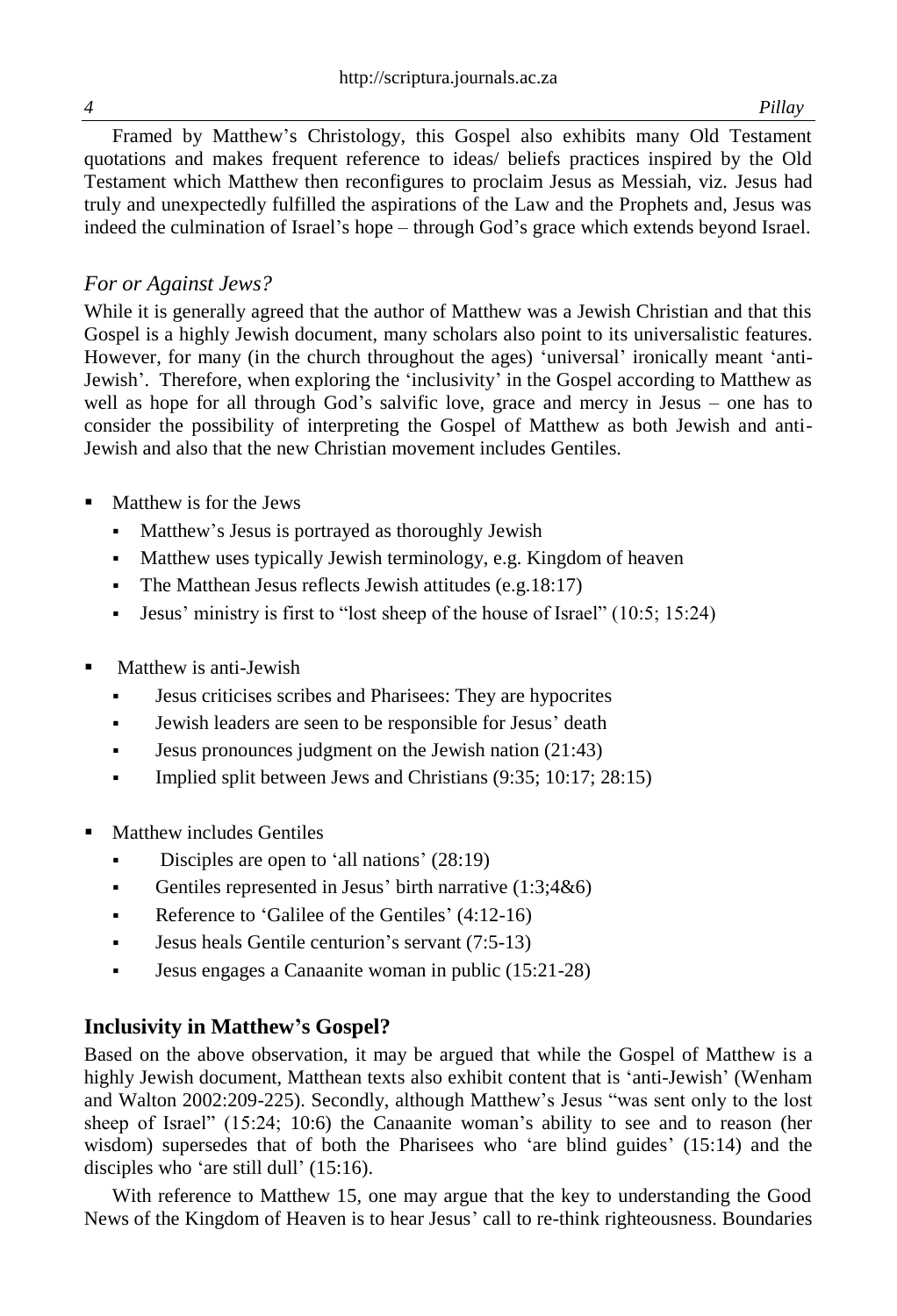*Good News for All? A Feminist Perspective on the Gospel of Matthew**5*

that serve to exclude others are to be redrawn. This would necessitate moving from righteousness as a concept which justifies exclusion, to righteousness as a concept of justice – in response to injustices resulting from racism (Jew/ Gentile), classism (clean/unclean), sexism (man/ woman), ageism (adult/child). While all these 'isms' may (or may not) be evident in Matthew, arguments may be made in favour of the 'inclusivity' of Matthew, considering the following internal evidence:

- 1:1 … 'the son of Abraham' may extend the boundaries to 'many nations' (Gen 17:5).
- Matthew (1:3-6) includes foreign women, Rahab, Ruth and (Uriah's wife) Bathsheba amongst the ancestors of Jesus.
- The Gentile Magi travel to Bethlehem to 'worship' the baby Jesus (2:11).
- **Jesus is the light to the Gentiles and in Jesus' name the Gentiles will hope**  $(4:15-16;$ 12:18-21).
- $\blacksquare$  The Roman centurion is praised as one having faith greater than anyone in Israel (8:10)
- Jesus performs miracles in the regions of Gadara (8:28-34) and Tyre and Sidon (15:21- 39).
- The Gentiles have a place in the consummated kingdom of heaven in the parabolic material of 21:28-22:14.
- The centurion and other guards confess Jesus as the son of God (27:54).
- At the end of the Gospel the risen Jesus commands his disciples to "make disciples of all nations" (28:19).

While the above references to the 'inclusion' of Gentiles may be seen to echo Matthew's negative views of the Pharisees (the hypocrites from whom the kingdom of God will be taken away) or that it supports the view that Matthew portrays Gentile characters favourably, one cannot ignore that Matthew also displays negative attitudes towards Gentiles.

Nevertheless, Matthew (23:4-12) may also be seen as wanting to depict his community (participants in the new Christian movement) as an egalitarian group. The scribes and Pharisees are denounced for their hypocrisy and love of public acclaim after which Matthew's Jesus commands his followers not to follow their poor example. They have one master, one father and one teacher… thus, they are 'all equal' – albeit as 'brothers'. In Matthew 18 (15-17) the whole (albeit masculine) community is called upon to be involved in personal disputes and also has the power to expel unrepentant offenders from its midst.

## **Exploring 'Otherness' in the Matthean Text World**

An investigation of Matthew as a resource for present-day inclusivity presupposes that persons and/ or groups are presumed excluded by a dominant religio-political-cultural voice in the Matthean context. Thus, identifying possible tensions in the text world would be in order. With insights gained from Elaine Wainwright (1994:636) I make the following observations about tensions created in the symbolic universe of the Gospel narrative:

 An early Christian community seeks to establish itself with a new and emerging identity (in continuity with Israel) BUT struggles with its Jewish brothers and sisters who claim a different identity and yet, the same continuity, creates tension. Through the history of the Matthean text, this has created a 'politics of otherness' in relation to Judaism beyond the polemic of the encoded text.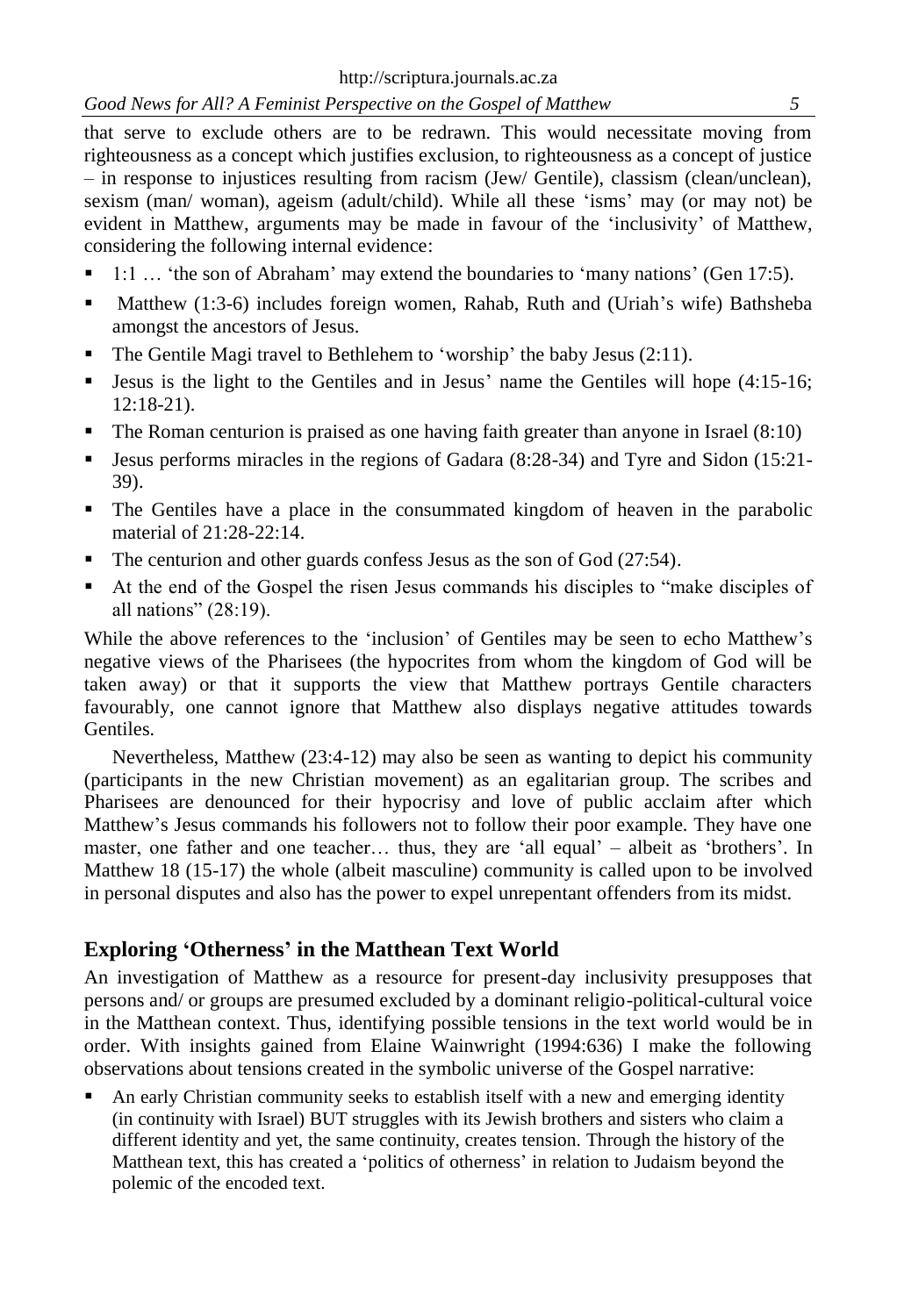l

 The Kingdom of Heaven which Jesus preaches is brought into conflict with the dominant culture and creates tension. Those whom society despises are pronounced 'blessed' (5:1- 12); the inclusiveness of the *kingdom* is made manifest when outsiders (the despised) such as lepers, Gentiles, 'unclean' women, and the demon possessed are pronounced 'clean' (Chaps 8-9). Jesus' vision of the *kingdom* as symbolically presented in the parables, entails hearing, understanding and doing the word of the *kingdom* (13:23).

Tension arises as this *kingdom* vision is embodied by Jesus who eats with tax collectors and sinners (9:10-13); touches an unclean leper (8:3); is touched by a menstruating woman (9:20); engages with a Gentile woman in public who expands his vision of God's just purposes (15:21-28); enters Jerusalem with a band of women and men from Galilee (21:1- 11; 27:55) and finally the vision is embodied as Jesus gives his very life for the sake of God's *kingdom*.

On the one hand Jesus' vision of inclusivity in the kingdom (which he prays to be present on earth as it is in heaven) creates a visible tension in relation to ethnicity<sup>6</sup>, while on the other hand the tension is also visible in relation to gender (Wainwright (1994:637). While I have alluded to the inclusion of women within the kingdom **vision** and **praxis** of Jesus, I agree with Wainwright that the Matthean Gospel constructs a symbolic universe that is androcentric and encodes the patriarchal constructs present in its historical sociocultural location (1994:637).<sup>7</sup> The text creates a world in which the male norm is synonymous with being human – a presupposition which finds expression in the grammatical and narrative strategies of the text which excludes women.<sup>8</sup> For example, in the Sermon on the Mount, there are repeated instances of male exclusive terms such as *son/s, man/men, brother, father* and *he* (5:13,15,19,22,45; 6:1,16,18; 7:3-5,8,9,12,21). This exclusive reference to males reflects a narrative world from which women appear to be absent and it considers the experience of sonship, fatherhood, and brotherhood to be universal and appropriately adequate for the expression of human experience. Wainwright (1994:637-638) argues that the *history of reception* of this text has contributed further to the 'politics of otherness' inscribed in the text.<sup>9</sup>

Wainwright accounts for the above statement by observing that research focusing on disciples who are presumably male, tends to obscure the significant role of women

<sup>6</sup> It must be noted though that Matthew twice mentions a more exclusive mission on the basis of ethnicity (10:5- 6; 15:24).

<sup>7</sup> Patriarchy, which in broad terms refers to male rule, male headship and androcentrism (i.e. a male-centred perspective on relationships and lived reality) is entrenched in the structures of society and the church as well as in the inner consciousness of both women and men. Generally speaking, patriarchy is a complex social structure built on the simple premise of male headship. As a social system, patriarchy is maintained and reinforced by the view that the male is the normative human being through whose perspective the world functions. This androcentric reality is constructed and sustained by (often) subtle means through symbols and sexist language—a reality experienced in many Christian churches (Pillay 2013:56).

<sup>&</sup>lt;sup>8</sup> Here, one could note that the Greek word *anthrôpos* does not mean 'a man' in all literary contexts and that the term could be gender-inclusive to mean 'a human being'. In this context a*nthrôpos* is a gender-neutral word which unambiguously denotes a human being without regard to gender. However, in other contexts (for example Matt 9:32) the same Greek word is used to refer specifically to a male human being. Moreover, we should not think that every occurrence of *anthrôpos* is to be understood in a gender-inclusive sense, because for the most part the Bible records the names and actions of men, uses male examples, assumes a male audience, and in general focuses on men and their concerns (Pillay 2012).

<sup>&</sup>lt;sup>9</sup> While the use of gender-inclusive language may seem unnecessary to some people who believe that the masculine pronouns 'he' and 'his' refer to both men and women it is a fact that English (and other modern languages) evolved through most of its history in a male-centred, patriarchal society which impacted on the way the Bible had been translated and appropriated (Pillay 2012).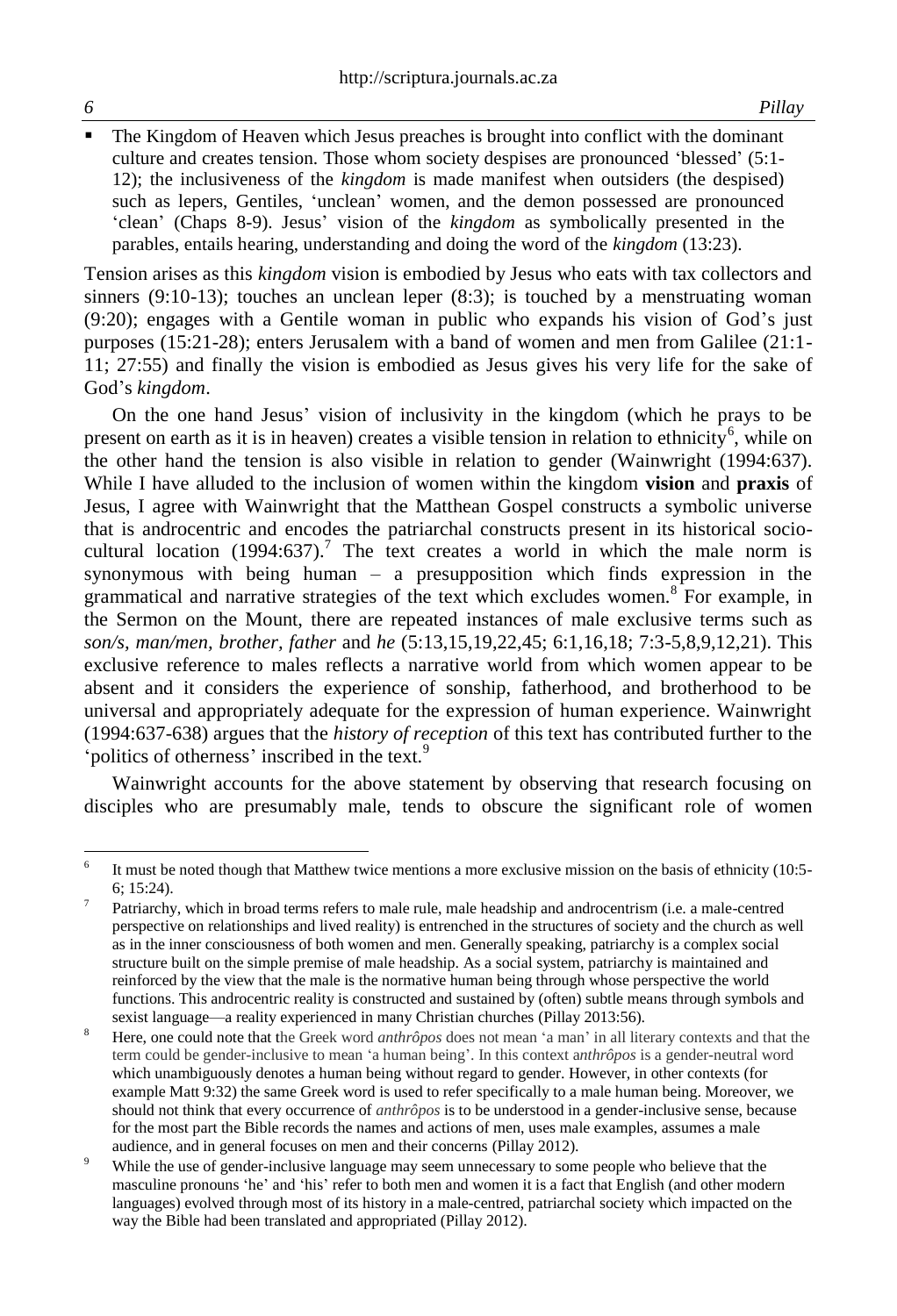characters in the text. While the Matthean inclusion of Tamar, Rahab, Ruth and Bathsheba (wife of Uriah) in the lineage of Jesus may be used as 'entry points' in the search of signs of gender inclusivity, one cannot do so without recognising the fact that the early church used these texts to indicate a woman's status as sinner (e.g. Jerome) and 'outsider' (e.g. Luther) says Wainwright (1994:638).<sup>10</sup> In this sense I agree with Christina Landman (2001) that women in the Bible are used as negative sources to demonstrate the lack of human dignity and visibility with which these women have been treated in their societies.

However, such a 'hyper-suspicious hermeneutic' can result in the reader missing some 'genuinely gynocentric bright spots' in biblical texts (Spencer, 2004:10; cf. Pillay 2009:229). Thus, I want to argue that while references to women in Matthean texts may not be critical of patriarchal structures, these texts do provide gynocentric interruptions of the dominant androcentricity of Scripture.<sup>11</sup> This observation calls for inquiry into the *Sitz im Leben* and lived reality of the 'world of the text' and the world *in front of the text.<sup>12</sup>*

Jobling's assertion that the "historical sources of women do not reflect the historic reality of women unless the text is read in the light of the '*Sitz im Leben'"* (2002:10), echoes Wainwright's observation that studies in feminist critical theory and literary theory have underscored both the historical and narrative subjectivity of women (1994:639). Similarly Reuther (1993:23) has argued that by recognising the embedded patriarchal ideology in New Testament texts, these texts could serve as a resource to claim the full humanity of females and males alike – as beings created in the image of God. The efforts of African women theologians challenge the traditional male, individualistic, hierarchical and often competitive approach to biblical interpretation. Phiri (2004:21) explains that, "African women's theologies include men in the vision and struggle for African liberation from all forms of oppression. A partnership and mutuality with men for the exclusion of all forms of violence against women is sought". Thus, the interpretive efforts of African women theologians have the distinctive characteristic of inclusiveness, calling for the recognition of the full humanity of both women and men. This notion of inclusivity acknowledges that both men and women must (re)read and (re)discover the liberative potential of biblical texts for all people. Teresa Okure (1993:77) states that African women's approach to biblical interpretation "describes the efforts of women and men to interpret the scriptures as they relate to women, in a common search for new inclusive meanings."<sup>13</sup> So too Claasens (2009:195) calls for attention to minor or muted voices in the text that are often 'extremely subtle,' the "women's voices murmuring beneath the surface" that 'gently' reflect women's values in the narrative worlds of the text. These voices, though small in number and subtle in nature, may play a significant role in communicating an alternative worldview or challenging and/or subverting the status quo and the way things 'have always been'.

 $10<sup>1</sup>$ The use of Biblical typology is an ancient liturgical practice intended to draw parallels between different events in order to emphasize the continuation of patterns into the present. Historically, the Christian use of typology has often functioned to the detriment of women and Jews by creating stereotypes which then serve the interests of patriarchy and anti-Judaism (Procter-Smith 1993:322).

<sup>&</sup>lt;sup>11</sup> Besides, Seim warns that, as ancient texts, the Gospels cannot be reduced either to a feminist treasure chamber or to a chamber of horrors for women's theology (1994:249).

 $12$  However, it is not my intention to do either in this paper.

<sup>&</sup>lt;sup>13</sup> This is an important angle from which to explore Scripture, because in many instances it is still mainly male clergy who 'ascend' the pulpit to preach 'the word of God'.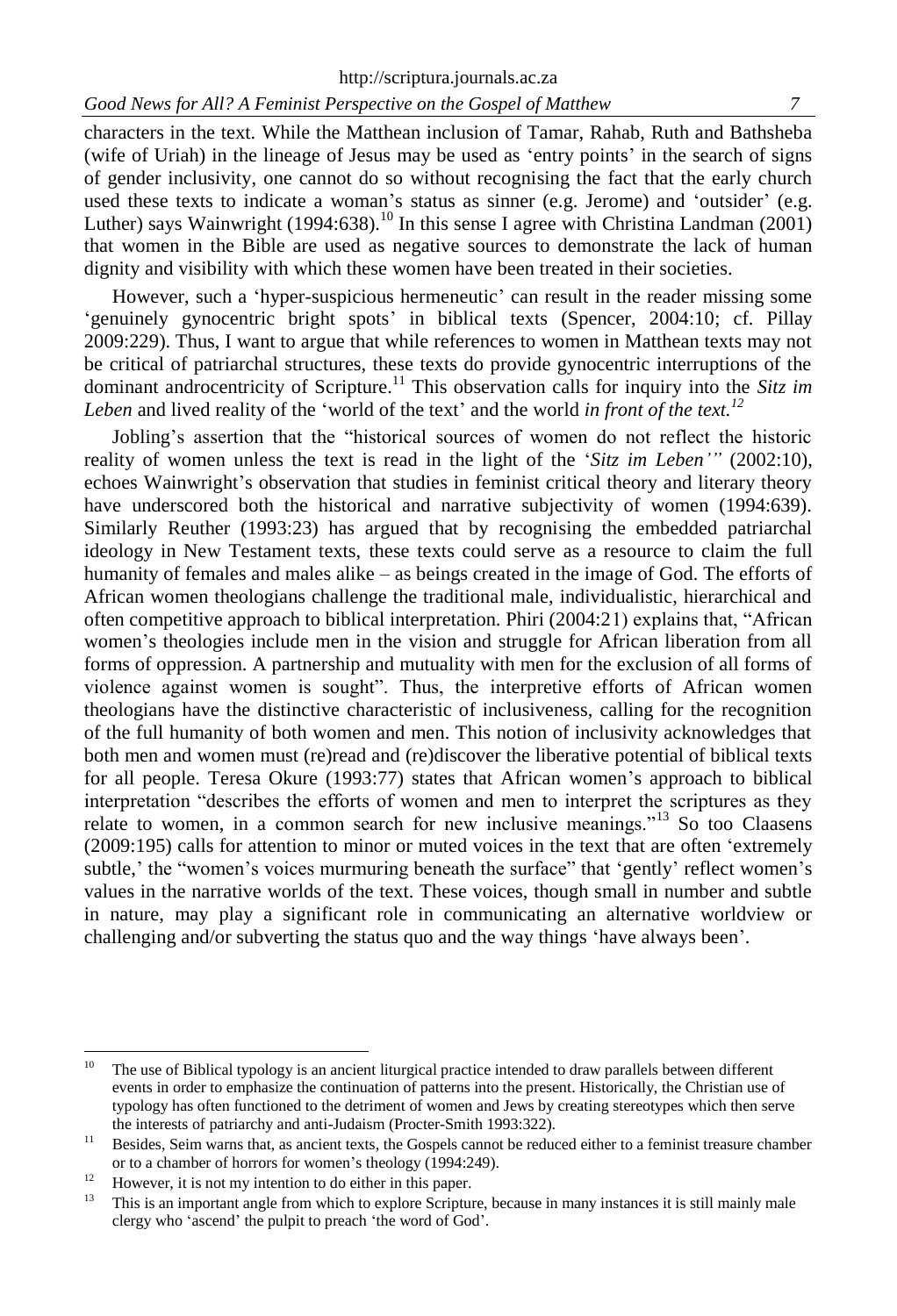# **The Gospel according to Matthew: 'This is the Word of the Lord'**

Verbal affirmation of the authority of the Bible is evident in many liturgical traditions. The "Bible as the word of God" is a basic (and very real) problem facing those who want to proclaim gender equality as good news in the gospel of Matthew (or any other Biblical) text. Procter-Smith (1993:315) notes that this affirmation in Christian liturgy functions as an authoritative statement which, as "the word of the Lord" the Scripture read is to be accepted and obeyed. As such it serves "not simply as a record of revelation, but revelation itself" (cf. Fiorenza 1984:25).

While statements of affirmation reinforce the sacred authority of the book, they also reinforce the authority of the interpreter – the preacher or homilist. This illuminates the reason why men and women are to re-read the text in ways that will mean Good News for all women, men, children and the earth. If the basic premise is that the purpose of reading scripture in worship is to build (comm)unity then this goal is not realised until the needs and interests of women (and other marginalised groups) are considered in the choice and proclamation of the text. This observation calls for revisiting and rereading the first century Gospel text with lenses that seek to shape a vision for an inclusive *basileia.* 

## **Concluding Remarks: The** *Kingdom* **re-imagined as Inclusive**

In Matthew's Gospel narrative, to be a 'disciple' following Jesus means to belong to a community gathered around Jesus and also to be committed to the 'kingdom vision' Jesus preached about. We first read that four fishermen were called to follow Jesus (Matt 4:18- 22) and then subsequent references to a group called 'disciples'. As the miracles' stories in chapters 8 and 9 draw to a close, the four fishermen are named at the top of the list of twelve male disciples whom Jesus commissions to share in his *kingdom* message (Matt  $10:1-15$ ).<sup>14</sup> Given that the fluidity of characters is already noted in chapters 5-9, it is not clear whether these are the only disciples, whether they are the group referred to previously (5:1; 8:21, 23; 9:10, 11, 14, 19, 37), or whether this group is limited by gender. In the opening of Chapter Eleven mention is made of Jesus with his twelve disciples. Subsequently Jesus-Sophia (Wisdom of God) "calls all to come to her, take up her yoke, and to learn from her" (Matt  $11:28-29$ ) – a call not governed by gender restrictions. However, this inclusive membership of the community of Jesus-Sophia is not named as 'disciples' (Wainwright 1994:654). Later, membership within the patriarchal family is dramatically replaced by membership within the family of disciples gathered around Wisdom. They are the ones who live out one of the central responses to the kingdom preaching, viz. doing the will of God – symbolised as 'Father' (Matt 12:50). Here discipleship is inclusive – brother and sister and mother (12:46-50). Jesus speaks these words with authority and the reader can presume that discipleship of Wisdom is inclusive and that those who are given to know the secrets of the kingdom (13:11), those who have eyes that see and ears that hear (13:16, 23, 43) and also those who become scribes trained for the kingdom (13:52) include both women and men despite the androcentric language in which these passages are cast (Wainwright 1994:654). Discipleship can be read as inclusive – indicated by the imagery used to describe it and indicated by discipleship qualities exhibited by women, as well as men who have come to Jesus as supplicants who have listened to his teaching and who have followed him.

l

<sup>&</sup>lt;sup>14</sup> This group also includes the tax collector Matthew, whom Jesus called during his healing ministry (Matt 9:9).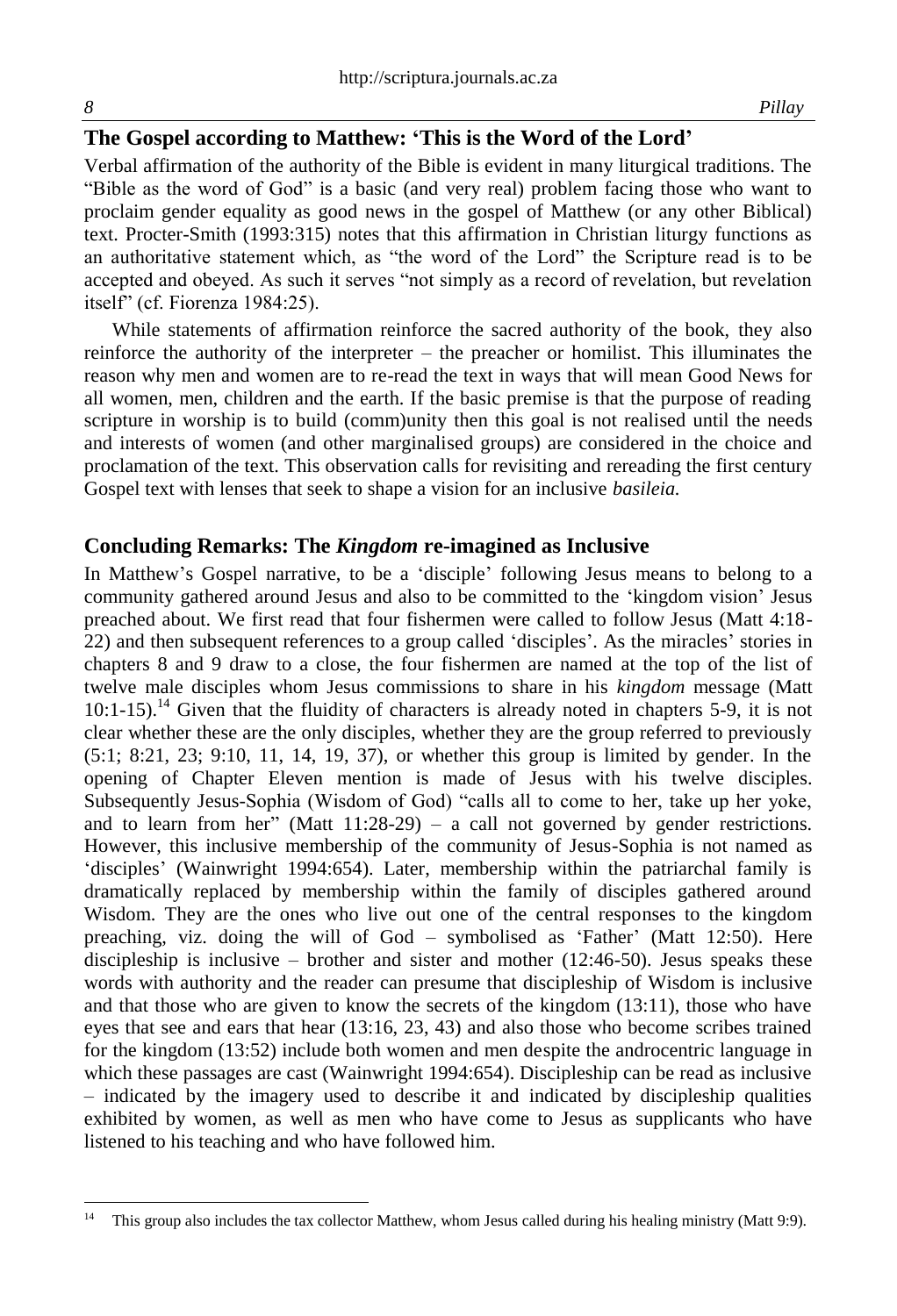Inclusive imagery also extends to the metaphorical and symbolic designation of the preacher of the *kingdom* (Wainwright 1994:655). The Matthean Jesus is identified with Wisdom (parallel between 11:2 and 11:19) – the female *gestalt* of God within the Hebrew Scriptures. In the broader unit within which these texts occur  $(11:2-13:68)$  Jesus' teaching and deeds – healing the blind, the lame, the lepers, and the deaf; and raising the dead – are identified with personified Wisdom. Given these observations, I agree with Wainwright's conclusion that "Matthean Christology holds in tension the male symbol of the obedient son and the female divine gestalt, Sophia" (1994:655). This Christological perspective presents a way to proclaim a Matthean call for an inclusive community – an inclusive *basileia* to come on earth as it is in heaven.

# **BIBLIOGRAPHY**

- Ackermann, D 2007. Tamar's Cry: Rereading an ancient text in the midst of an HIV/AIDS Pandemic. In: *Character Ethics and the Old Testament.* Louisville: Westminister John Knox Press, pp. 191-220.
- Bird, JG 2011. *Abuse, Power and Fearful Obedience: Reconsidering 1 Peter's Commands to Wives.* London: T&T Clark.
- Claasens, L Juliana M 2009. "The Image of the Wailing Woman and the Task of the Feminist Theologian – with special Attention to the Role of Lament in the Book of Matthew." In Nadar S, Le Bruyns. C & Pillay M (eds), *Ragbag Theologies. Essays in honour of Denise M Ackermann, A Feminist Theologian of Praxis*,, 193-204. Stellenbosch: Sun Media.
- Cochrane, James R 2009. "Reflections on the Public Face of Theology." In Nadar S, Le Bruyns. C & Pillay M (eds), *Ragbag Theologies: Essays in Honour of Denise Ackermann - A Feminist Theologian of Praxis*, 183-192. Stellenbosch: Sun Media.
- Jobling, J'annine 2002. *Feminist Biblical Interpretation in Theological Context: Restless Readings .* England: Athenaeum Press Ltd.
- Exum, JC 1993. *Fragmented Women: Feminist (Sub)versions of Biblical Narratives.* Valley Forge, Pennsylvania: Trinity Press.
- Kanyoro, MR 2002. *Introducing Feminist Cultural Hermeneutics: An African Perspective.*  London: Sheffield Academic Press.
- Pillay, M 2015. Mighty Men, Mighty Families: A pro-family Christian Movement to (re)enforce Patriarchal Control? In Conradie, Ernst M; Pillay, Miranda (eds.) *Ecclesial Reform and Deform Movements in the South African Context.* Stellenbosch: Sun Media, 61-77.
- Lancaster, Sarah Heaner 2002. *Women and the Authority of Scripture: A Narrative Approach.* Pennsylvania: Trinity Press International.
- Landman, C 2001. "The Implementation of Hermeneutics." In Nyambura J. Njoroge & Dube Shomanah, Musa W, (eds.) *Talitha Cum: Theologies of African Women*, 83- 94. Pietermaritzburg: Cluster Publications.
- McKay, Heather A 1996. "Only a Remnant of Them shall be saved: Women from the Hebrew Bible in New Testament Narratives." In Brenner, Athalya (ed.) *A Feminist Companion to the Hebrew Bible in the New Testament.* Sheffield: Sheffield Academic Press.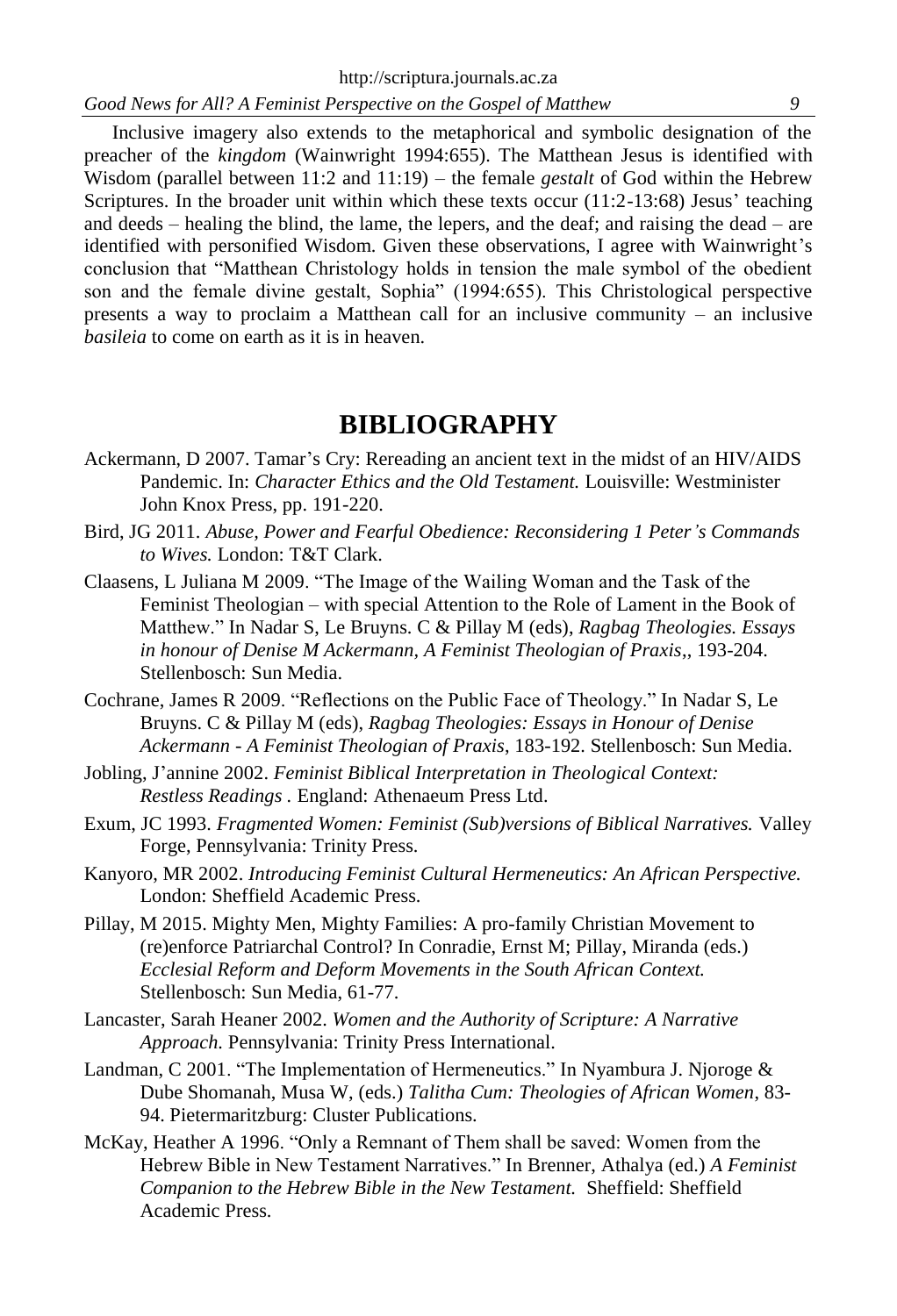- Mouton, Elna 2011. "Human Dignity as Expressions of God Images? Perspectives from in 1 Corinthians 24 and Ephesians 5." *Neotestamentica* 45.2:275-292.
- Mouton, Elna 2007. "The Reorienting Potential of Biblical Narrative for Christian Ethos." In *Character Ethics and the New Testament: Moral Dimensions of Scripture*, by Robert, L (ed.) Brawley. Louisville: Westminister John Knox Press.
- Nadar, Sarojini 2004. "'Barak God and Die!' Women, HIV and a Theology of Suffering, in." In Dube, MW & Kanyoro, RA (eds), *Grant me Justice: HIV/AIDS & Gender Readings of the Bible* 60-79. Pietermaritzburg: Cluster Publications.
- Phiri, Isabel 2004. "African Women's Theologies in the New Millennium." *Agenda,* No 61:16-24.
- Pillay, Miranda 2007. "Christian in Public: Aims, Methodologies and Issues in Public Theology." In Hansen, LD (ed.) *Re-reading New Testament Texts: A Publictheological Resource for addressing Gender Inequality in the Context of HIV/AIDS in South Africa*, 209-226. Stellenbosch: African Sun Media.
- Pillay, Miranda 2005. " See this Woman? Toward a Theology of Gender Equality in the Context of HIV and AIDS"." *Scriptura* 2(89):441-455.
- Pillay, Miranda 2008. *Re-Thinking Stigma: A Socio-Rhetorical Reading of Lule 10:25-37 in the Context of HIV/AIDS in South Africa.* Bellville, South Africa: Unpublished Doctoral Thesis: University of the Western Cape.
- Pillay, Miranda 2009. "Through the Eyes of a Mother Re-reading Luke's Mary as a Resource for Gender Equality in the 21st Century." In Nadar S, Le Bruyns. C & Pillay M (eds), *Ragbag Theologies. Essays in Honour of Denise M Ackermann, A Feminist Theologian of Praxis*, 219-232. Stellenbosch: Sun Media.
- Pillay, M 2013. The Anglican Church and Feminism: Challenging the 'Patriarchy of our faith'. Journal of Gender and Religion in Southern Africa, 19(2):53-71.
- Pippin, T 1992. *Death and Desire: The Rhetoric of Gender in the Apocalypse of John.*  Louisville, Kentucky: John Knox Press.
- Pui-lan, Kwok 1995. " Women & Theology." In Mary Ann and Kaminski, Phyllis H Hinsdale, *Emerging Feminist Theology from Asia*. New York: Maryknoll.
- Ricoeur, P 1992. *Oneself as Another.* Chicago: University of Chicago Press.
- Robbins, Vernon K 1996b. *Exploring the Texture of Text: A Guide to Socio-Rhetorical Interpretation .* Valley Forge, PA: Trinity Press International.
- Ruether, Rosemary Radford 1993. *Sexism and Godtalk: Toward a Feminist Theology.* Boston: Beacon Press.
- Seim, TK 1994. *Patterns of Gender in Luke and Acts.* Nashville: Abingdon.
- Spencer, F Scott 2004. *Dancing Girls, Loose Ladies and Women of the Cloth: The Women in Jesus' Life.* New York: Continuum.
- Schüssler Fiorenza, E 1983. *In Memory of Her.* New York: SCM Press.
- Thiem, A, 2014. The Art of Queer Rejections: The Everyday Life of Biblical Discourse. *Neotestamentica,* 48(1):33-56.
- Wainwright, EM 1998. *Shall We Look for Another? A Feminist Re-reading of the Matthean Jesus.* Maryknoll, New York: Orbis Books.